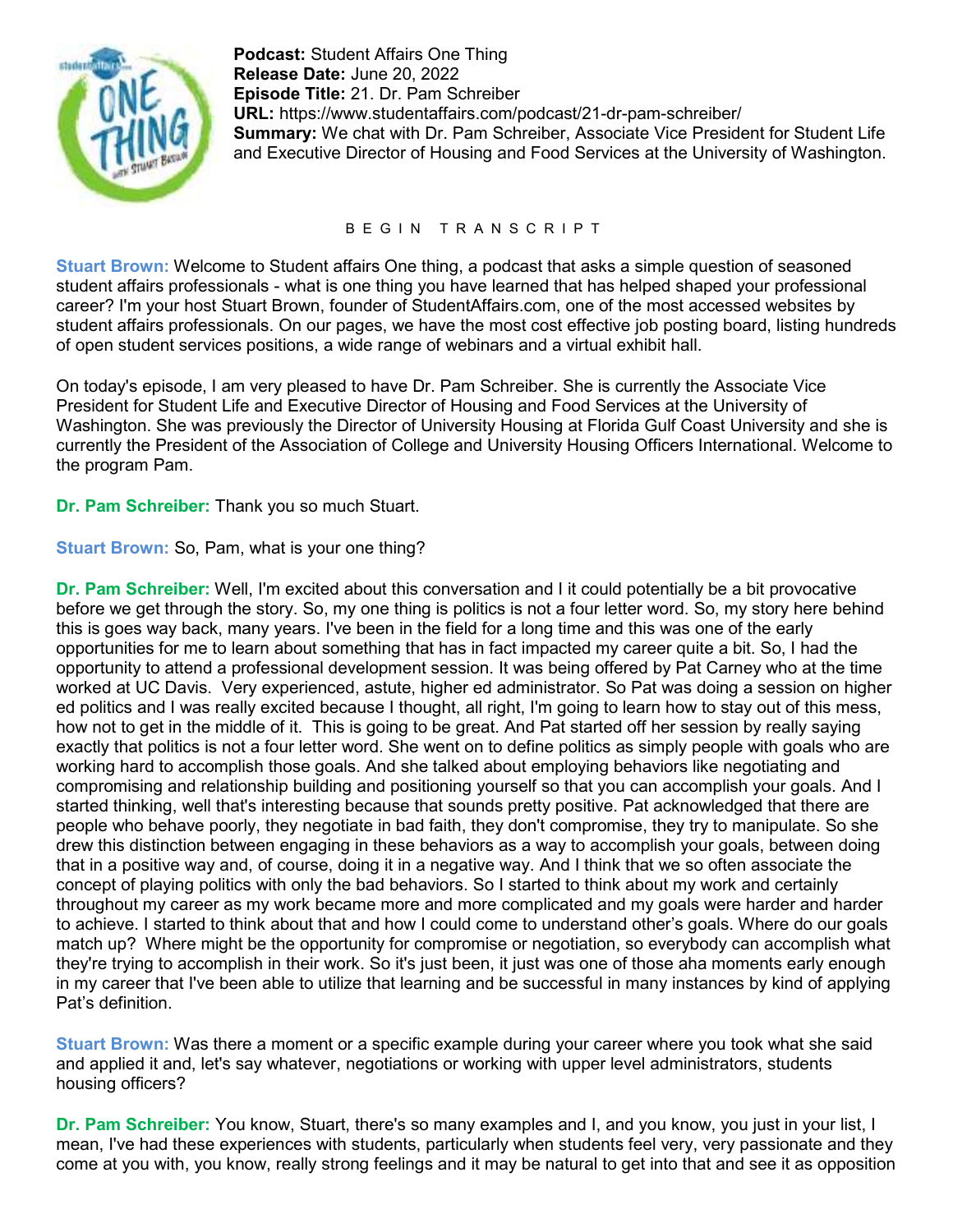if you will, but if you can listen about what they're trying to accomplish, what are their goals, right? What are they trying to accomplish and just think about what are, what are your goals or what are the things you might be able to offer I've certainly been engaged in that with colleagues across campus because there's a perception that housing programs always have a lot of money. Right? And so we have a lot to give or we have a lot of resources. So we have a lot to give up and you know, there are resources. Oftentimes that housing programs have that others don't, for example, space. And so sometimes it's as simple as collaborating on sharing space or giving up some space so that another entity or organization can accomplish their goals and you can get something out of that as well that benefits your students.

**Stuart Brown:** It seems that in today's world, that there isn't really a lot of that, that it's almost it's always going to be confrontational as opposed to a simple conversation or let's get together, let's talk about our needs, our goals and see if we can come into the middle. I think maybe not at your level, but maybe at mid-level or even lower where people think demands are put on them. You have to do this, you have to do that. And sometimes we step back and go, why couldn't we just have a discussion about this? So everyone could be happy.

**Dr. Pam Schreiber:** Oh, clearly. Clearly. And, you know, I was talking to a colleague recently who said, I wish I could take credit for this, but she said, you know, there's a fine line between passion and drama and I think that that's really true. And so I think we shouldn't mistake passion, you know, for maybe folks being inflexible or unwilling to negotiate. So, yeah, and it takes a lot of energy to focus in that way because again, human nature is to sort of say, well, if there's a demand on me, then, you know, I need to push back in in some fashion. So I think you're right. I also think the word politics and certainly politicizing, right, is now being used and applied to things and it is considered negative when someone says X, Y, Z is being politicized, and I understand what is meant by that. So that's why I said, maybe this conversation might be a little provocative, but I think listeners will get the gist of of what Pat intended.

**Stuart Brown:** It's too bad you didn't record her presentation because, again, in today's world it seems like that would be a basic course, maybe not even just for college campuses, but for people everywhere, because as you were describing, what she's, what she was saying, I'm thinking, look at today, where people aren't doing anything. It's almost sort of her presentation, people only taking the dark side, they're not looking at the positive. And when you look at the positive, it's a win-win for everybody. And sometimes you just shake your head. And I think, why can't people just do this because then everybody's happy and everyone will be on the same page, the same goal.

**Dr. Pam Schreiber:** Oh, exactly. You know, indeed, I think when you look at it as a zero sum game, that's when there's unfortunately so much loss around what could, what could have been.

**Stuart Brown:** And I think this is something for, let's say, I always like to say on these episodes, grad students or new professionals for them to look at it because, maybe unfortunately, they're coming up in a system where politics have been so negative, where maybe you and I look at politics where it is the art of compromise. I know in my career you pick up the phone, you talk to someone, hey, can we get together even over coffee and you find that you have a lot of common ground and you have a lot of the same goals. It's just for whatever reason, either individually or because of the surrounding atmosphere, there was that conflict that really didn't need to be there.

**Dr. Pam Schreiber:** Yeah, indeed, and you know, you mentioned the importance of spending time together and listening, right, asking great questions and listening. You know, what's important to you, what are you trying to accomplish and just investing in those kinds of interactions and developing those relationships before you need them. As the saying goes, that's really key to this process, I think.

**Stuart Brown:** Pam, I want to thank you for sharing your one thing. I think it is so important, especially someone like yourself, who has been in the field for a long time, for others to hear that, that this is the way you actually can operate on a college campus for everyone to feel empowered and that sometimes is just not there.

**Dr. Pam Schreiber:** My pleasure to share this experience.

**Stuart Brown:** You've been listening to Student Affairs One Thing, a podcast that asks a simple question of seasoned student affairs professionals, what is one thing you have learned that has helped shape your